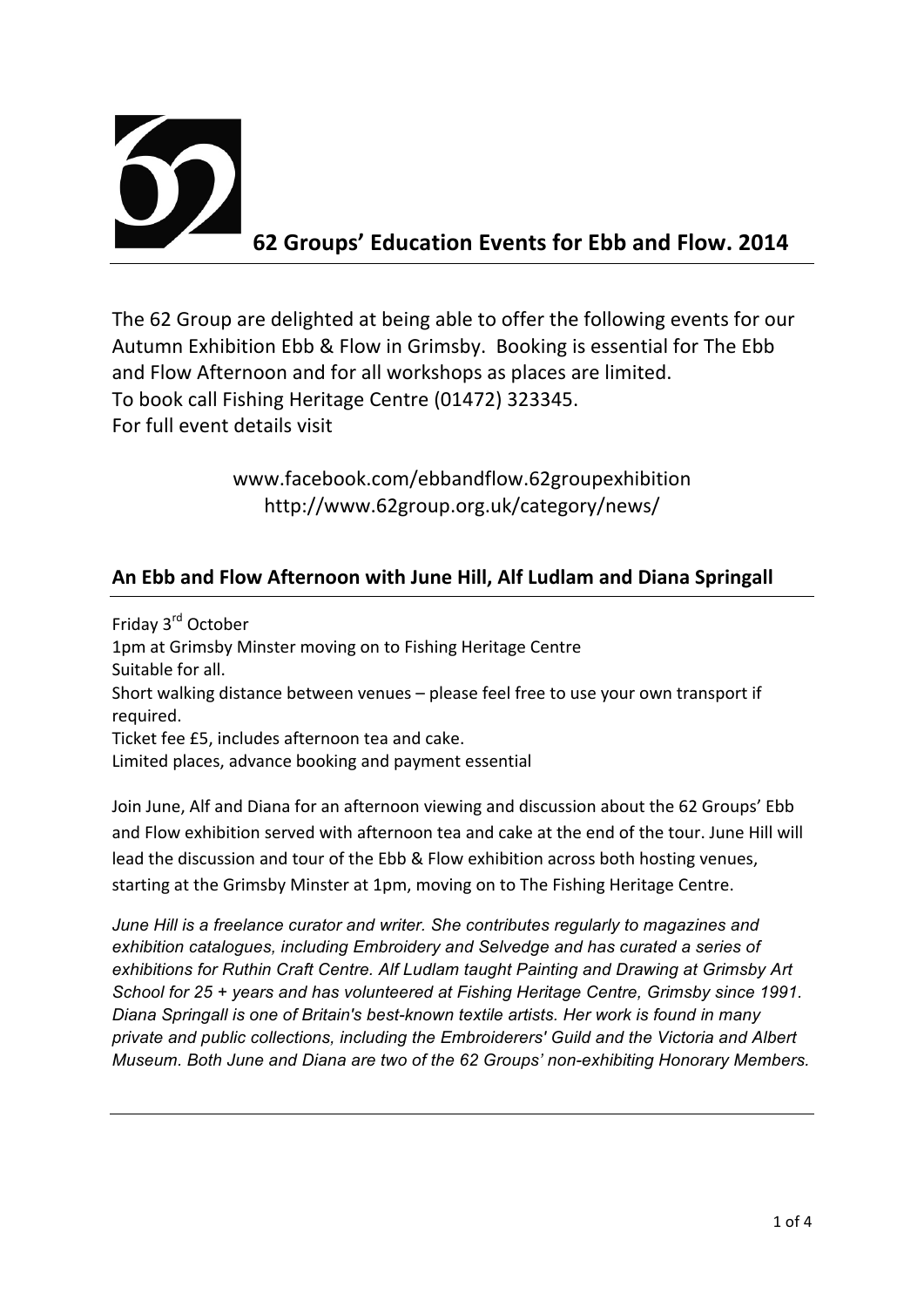### The Trawler Men 1914-18 Led by 62 Group Artist Heather Belcher

A one and half days' Artist Collaboration project Tuesday 30<sup>th</sup> September 10:30am to 4:30pm Tuesday 7th October 2pm to 4:30pm **Grimsby Minster** Ticket fee £15, includes lunch, for Tuesday 30<sup>th</sup> September - Suitable for basic and experienced knitters, aged 16 and above. Limited places, advance booking and payment essential Free of charge for Tuesday  $7<sup>th</sup>$  October - no experience of either felting or knitting is required. Just turn up at the Grimsby Minster and lend a hand!

A unique opportunity to collaborate with 62 Group exhibiting Artist Heather Belcher. To commemorate the Trawlermen lost at sea during WW1 and the part they played in the war effort Heather is inviting participants to collaborate in the making of 5 - 6 handmade felt kneeling cushions to be placed in the Grimsby Minster for the duration of the Ebb & Flow exhibition. The  $30<sup>th</sup>$  September daylong session will draw on participant's personal knowledge and possible family connections whilst collaborating to record names of fishing trawlers and the traditional patterns of trawler men's sweaters through designing and knitting samplers. In the  $7<sup>th</sup>$  Octobers' drop in session new and repeat participants will be able to collaborate with Heather to help with the final felting process. All materials supplied.

*Heather is an artist who works with hand made felting processes often combining this with other textile techniques such as knitting and weaving. She has exhibited her work widely both nationally and internationally and was awarded an Arts Council Research and Development Grant to travel to Central Asia to study the traditional felting processes first used by the nomads. She has been an Exhibiting Member of the 62 Group of Textile Artists since 2002.* 

### **Super Stencil Screen-printing Led by 62 Group Artist Rachael Howard**

One day masterclass workshop Friday 24<sup>th</sup> October 10am to 4pm Fishing Heritage Centre Suitable for all levels of adults who have an interest in drawing, mark making and printing Ticket fee £15, includes Lunch Limited places, advance booking and payment essential

Enjoy a fun day working with textile artist Rachael Howard and learn her technique of stencil screen printing and painting with a squeegee. Take part in a series of fear free drawing exercises and create paper stencils to make energetic and expressive prints. The aim of the session is to introduce participants to the joy of stencil screen- printing with an intuitive and expressive approach. All materials supplied.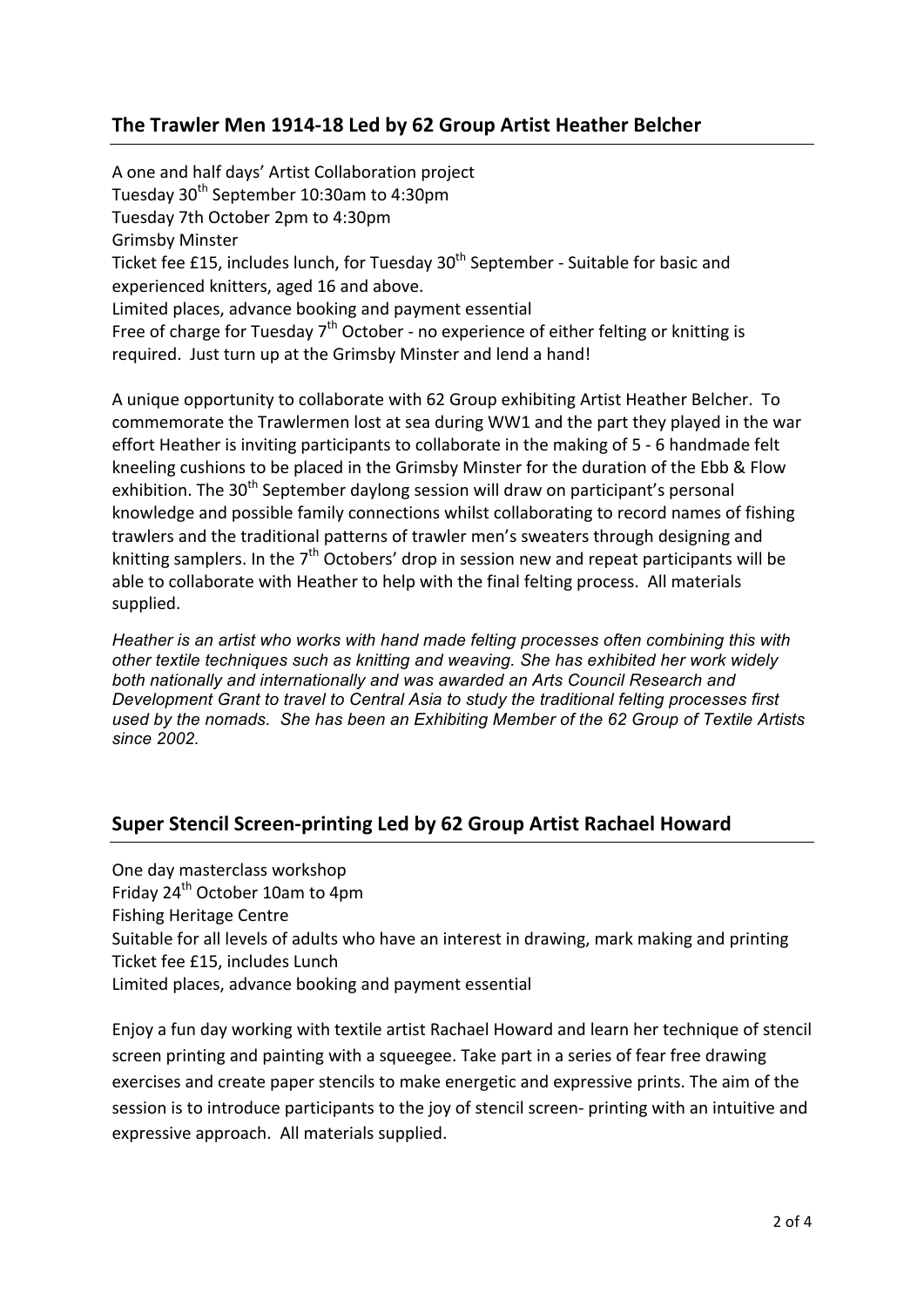*RCA trained textile artist and designer Rachael Howard is one of our foremost narrative textile artists. She has pioneered a lively mix of embroidery and screen-printing techniques, using graphic figurative images, text and object to tell – often autobiographical – stories of the every day. She has been a member of the 62 Group since 1996. www.rachaelhoward.com*

#### Blueprints from the archives. Led by 62 Group Artist Hannah Lamb.

\_\_\_\_\_\_\_\_\_\_\_\_\_\_\_\_\_\_\_\_\_\_\_\_\_\_\_\_\_\_\_\_\_\_\_\_\_\_\_\_\_\_\_\_\_\_\_\_\_\_\_\_\_\_\_\_\_\_\_\_\_\_\_\_\_\_\_\_\_\_\_

One day workshop Monday  $13<sup>th</sup>$  October 10am to 4pm Fishing Heritage Centre Suitable for adults. No previous experience required - A great workshop for teachers who could use these methods with their school groups. Ticket fee £15, includes lunch Limited places, advance booking and payment essential

Hannah Lamb will introduce the process of cyanotype blueprinting to make original art prints on paper and textiles. Participants will learn the full process of making cyanotypes from safely mixing chemicals through to creating sample prints. Using objects with a local/maritime connection, participants will create striking sample prints on paper, silk and cotton. Participants will leave the workshop with an understanding of the cyanotype process and guidance on how to continue after the workshop. Participants will take home a collection of small prints, which could be used in future projects or as finished art prints.

There will also be the opportunity to take a closer look at the 62 Groups' Handling Collection during this workshop.

*Hannah Lamb is an artist, maker and lecturer based in West Yorkshire. She has a studio in Saltaire where she works part-time and teaches small workshops. Her creative practice encompasses textiles, photography and installation. Sources of inspiration include walking, nature and landscape, and she is keen to explore personal and community responses to local environments. Hannah is one of the 62 Groups' newer members - joining the group in 2013.*

# **Design for Embroidery/stitch. Led by 62 Group Honorary Member Diana Springall!**

\_\_\_\_\_\_\_\_\_\_\_\_\_\_\_\_\_\_\_\_\_\_\_\_\_\_\_\_\_\_\_\_\_\_\_\_\_\_\_\_\_\_\_\_

One day masterclass workshop Thursday 2<sup>nd</sup> October 10am to 4pm Fishing Heritage Centre Suitable for all levels of adults who would like to develop their understanding of interpretation and composition Ticket fee £15, includes Lunch Limited places, advance booking and payment essential